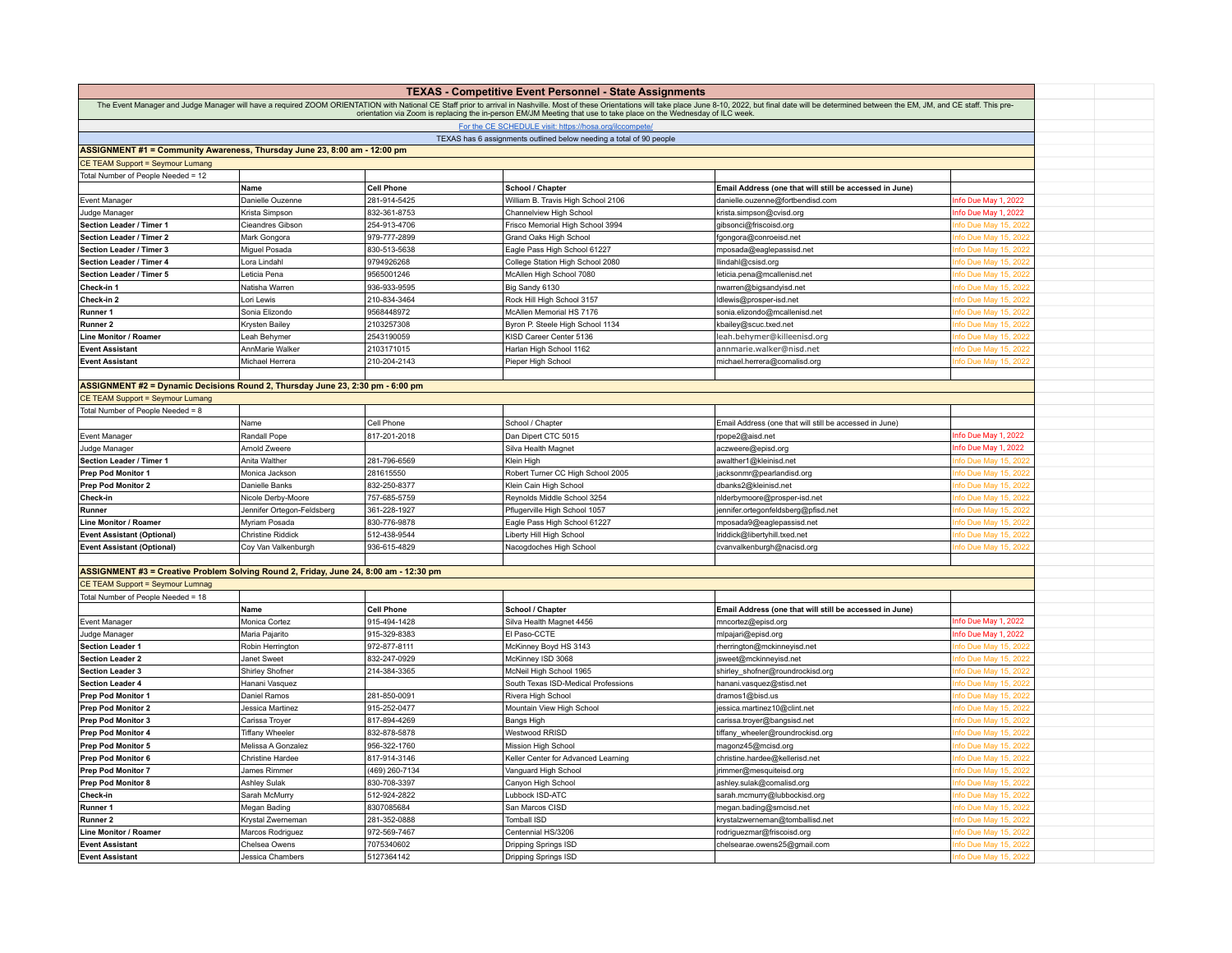| ASSIGNMENT #4 = Public Health Round 2, Friday, June 24, 1:00 pm - 5:30 pm                                                                                                                        |                                      |                              |                                              |                                                         |                                                |
|--------------------------------------------------------------------------------------------------------------------------------------------------------------------------------------------------|--------------------------------------|------------------------------|----------------------------------------------|---------------------------------------------------------|------------------------------------------------|
| CE TEAM Support = Seymour Lumnag                                                                                                                                                                 |                                      |                              |                                              |                                                         |                                                |
| Total Number of People Needed = 21                                                                                                                                                               |                                      |                              |                                              |                                                         |                                                |
|                                                                                                                                                                                                  |                                      |                              |                                              |                                                         |                                                |
|                                                                                                                                                                                                  | Name                                 | <b>Cell Phone</b>            | School / Chapter                             | Email Address (one that will still be accessed in June) |                                                |
| Event Manager                                                                                                                                                                                    | Jeni Carbone-Williams                |                              | Copperas Cove High School                    | carbone-williamsj@ccisd.com                             | Info Due May 1, 2022                           |
| Judge Manager                                                                                                                                                                                    | Krysten Bailey                       |                              | Byron P. Steele HS                           | kbailey@scuc.txed.net                                   | Info Due May 1, 2022                           |
| <b>Section Leader 1</b>                                                                                                                                                                          | Alicia Lovatos                       | 281-881-6643                 | Blanson CTE High School                      | ailovatos@aldineisd.org                                 | nfo Due May 15, 2022                           |
| <b>Section Leader 2</b>                                                                                                                                                                          | Janice Miller                        | 832-607-9273                 | Blanson CTE High School                      | jkbladesmiller@aldineisd.org                            | nfo Due May 15, 2022                           |
| <b>Section Leader 3</b>                                                                                                                                                                          | Tabatha Schacht                      | 915-472-0505                 | Montwood High School 4052                    | tschac@sisd.net                                         | fo Due May 15, 2022                            |
| <b>Section Leader 4</b>                                                                                                                                                                          | Chelsea Baker                        | 8322574153                   | The Woodlands High School 6011               |                                                         | nfo Due May 15, 2022                           |
| <b>Section Leader 5</b>                                                                                                                                                                          | Alicia Blount-Wilson                 | 512-484-1085                 | Rouse High School/1001                       | alicia.blount-wilson@leanderisd.org                     | nfo Due May 15, 2022                           |
| Prep Pod Room Monitor 1                                                                                                                                                                          | Katherine Harris                     | 713-449-7384                 | BCM Biotech Academy at Rusk 6190             | katherine.harris@bcm.edu                                | fo Due May 15, 2022                            |
| Prep Pod Room Monitor 2                                                                                                                                                                          | Shailaja Rao                         |                              | Uplift North Hills Preparatory               | srao@uplifteducatuon.org                                | nfo Due May 15, 2022                           |
| Prep Pod Room Monitor 3                                                                                                                                                                          | Joe Ayala                            | 956-460-2681                 | Hightower High School/2109                   | joe.ayala@fortbendisd.com                               | fo Due May 15, 2022                            |
| Prep Pod Room Monitor 4                                                                                                                                                                          | Melissa Rohrbough                    | 512-799-2183                 | Westlake High School                         | mrohrbough@eanesisd.net                                 | nfo Due May 15, 2022                           |
| Prep Pod Room Monitor 5                                                                                                                                                                          | Denise Bishop                        | 281-804-6160                 | Bridgeland High School                       | Denise.Bishop@cfisd.net                                 | nfo Due May 15, 2022                           |
| Prep Pod Room Monitor 6                                                                                                                                                                          | <b>Bill Borowski</b>                 | 214-552-5224                 | Coppell High School                          | bborowski@coppellisd.com                                | fo Due May 15, 2022                            |
|                                                                                                                                                                                                  |                                      |                              |                                              |                                                         |                                                |
| Prep Pod Room Monitor 7                                                                                                                                                                          |                                      |                              |                                              |                                                         | nfo Due May 15, 2022                           |
| Prep Pod Room Monitor 8                                                                                                                                                                          | Lisa Schneider                       | 713-557-8208                 | <b>BCM Biotech Academy at Rusk</b>           | Lisa.Schneider@Houstonisd.org                           | nfo Due May 15, 2022                           |
| Prep Pod Room Monitor 9                                                                                                                                                                          | Kaitlin Nowak                        | 281-413-6226                 | <b>BCM Biotech Academy at Rusk</b>           | kaitlin.nowak@houstonisd.org                            | fo Due May 15, 2022                            |
| Prep Pod Room Monitor 10                                                                                                                                                                         |                                      |                              |                                              |                                                         | nfo Due May 15, 2022                           |
| Check-in                                                                                                                                                                                         |                                      |                              |                                              |                                                         | fo Due May 15, 2022                            |
| Line Monitor / Roamer                                                                                                                                                                            |                                      |                              |                                              |                                                         | fo Due May 15, 2022                            |
| Runner 1                                                                                                                                                                                         | Jennifer Korczynski                  | 361-319-1120                 | B F Terry High School                        | jkorczynski@lcisd.org                                   | nfo Due May 15, 2022                           |
| Runner <sub>2</sub>                                                                                                                                                                              | Yolanda McHenry                      | 832-439-8254                 | Fulshear High School                         |                                                         | fo Due May 15, 2022                            |
| <b>Event Assistant</b>                                                                                                                                                                           | Martha Garcia                        |                              | South Texas ISD - Medical Professions        | martha.garcia@stisd.net                                 | nfo Due May 15, 2022                           |
| <b>Event Assistant</b>                                                                                                                                                                           |                                      |                              |                                              |                                                         | nfo Due May 15, 2022                           |
|                                                                                                                                                                                                  |                                      |                              |                                              |                                                         |                                                |
| ASSIGNMENT #5 = Life Support Skills, Thursday, June 23, 8:00 am - 12:00 pm                                                                                                                       |                                      |                              |                                              |                                                         |                                                |
| CE TEAM Support = Jill Heinz                                                                                                                                                                     |                                      |                              |                                              |                                                         |                                                |
|                                                                                                                                                                                                  |                                      |                              |                                              |                                                         |                                                |
|                                                                                                                                                                                                  |                                      |                              |                                              |                                                         |                                                |
|                                                                                                                                                                                                  |                                      |                              |                                              |                                                         |                                                |
|                                                                                                                                                                                                  | Name                                 | <b>Cell Phone</b>            | School / Chapter                             | Email Address (one that will still be accessed in June) |                                                |
|                                                                                                                                                                                                  | Karen Velez                          | 713-291-4455                 | Klein High School                            | kvelez1@kleinisd.net                                    | Info Due May 1, 2022                           |
|                                                                                                                                                                                                  | Carla Burris                         | 409-370-1618                 | Friendswood High School                      | cburris@fisdk12.net medic315@yahoo.com                  | Info Due May 1, 2022                           |
|                                                                                                                                                                                                  | Kristina Pantoja                     | 254-630-4021                 | Sharyland Pioneer High Schol                 | kpantoja@sharylandisd.org                               | ofo Due May 15, 2022                           |
|                                                                                                                                                                                                  | Elisabeth Paisan                     | 7874325015                   | Harmony Science Academy Dallas               | epaisan@harmonytx.org                                   | nfo Due May 15, 2022                           |
|                                                                                                                                                                                                  | Leanna Rockwell                      | 3613893714                   | Kingwood Park High School                    | Irockwe@humbleisd.net                                   | nfo Due May 15, 2022                           |
|                                                                                                                                                                                                  | Wendy Avery                          | 713-203-1389                 | Klein Cain High School                       | wavery1@kleinisd.net                                    | nfo Due May 15, 2022                           |
| Total Number of People Needed = 14<br>Event Manager<br>Judge Manager<br>Section Leader / Timer 1<br>Section Leader / Timer 2<br>Section Leader / Timer 3<br>Section Leader / Timer 4<br>Check-in | Luis Muniz                           | (956)346-2983                | Los Fresnos United--7125                     | Imuniz15338@lfcisd.net                                  | fo Due May 15, 2022                            |
| Runner 1                                                                                                                                                                                         | James Hudson                         | 8065770240                   | Lubbock ISD-ATC                              | james.hudson@lubbockisd.org                             | nfo Due May 15, 2022                           |
|                                                                                                                                                                                                  |                                      |                              |                                              |                                                         | nfo Due May 15, 2022                           |
|                                                                                                                                                                                                  | Allison Loftin                       | 469-222-8673                 | Southlake Carroll Senior High 5166           | allison.loftin@southlakecarroll.edu                     |                                                |
|                                                                                                                                                                                                  | TJ Starling                          | (972) 333-4071               | Rockwall ISD - 3099                          | TJ.Starling@RoockwallSD.org                             | fo Due May 15, 2022                            |
| Runner 2<br>Patient 1 (can be student)                                                                                                                                                           | Zenia Ridley                         | 713-504-7897                 | Clear Brook High School                      | zridley@ccisd.net                                       | nfo Due May 15, 2022                           |
|                                                                                                                                                                                                  | Avery May                            | 8307085684                   | San Marcos High School                       |                                                         | fo Due May 15, 2022                            |
| Patient 3 (can be student)                                                                                                                                                                       | Isabella De Luna                     |                              | Eagle Pass High School                       |                                                         | fo Due May 15, 2022                            |
|                                                                                                                                                                                                  | Belinda Garcia                       | 7133206489                   | Robert Turner CC High School 2005            | ganceresgarciab@pearlandisd.org                         | nfo Due May 15, 2022                           |
|                                                                                                                                                                                                  | Erica Adames                         | 210-992-4244                 | Health Careers High School                   | erica.adames@nisd.net                                   | fo Due May 15, 2022                            |
|                                                                                                                                                                                                  | Kristin Flewelling                   | 903-689-6364                 | Castleberry High School                      | flewellingk@castleberryisd.net                          | nfo Due May 15, 2022                           |
|                                                                                                                                                                                                  |                                      |                              |                                              |                                                         |                                                |
|                                                                                                                                                                                                  |                                      |                              |                                              |                                                         |                                                |
|                                                                                                                                                                                                  |                                      |                              |                                              |                                                         |                                                |
|                                                                                                                                                                                                  | Name                                 | Cell Phone                   | School / Chapter                             | Email Address (one that will still be accessed in June) |                                                |
|                                                                                                                                                                                                  | Paul Booden                          |                              |                                              |                                                         |                                                |
|                                                                                                                                                                                                  | Marge Booden                         |                              |                                              |                                                         |                                                |
|                                                                                                                                                                                                  |                                      |                              |                                              |                                                         |                                                |
|                                                                                                                                                                                                  | Karen Gunther (2:00 - 3:30)          |                              |                                              |                                                         |                                                |
| Patient 4 (can be student)<br>Line Monitor / Roamer<br><b>Event Assistant (Optional)</b><br><b>Event Assistant (Optional)</b><br>CE TEAM Support = Jeff Crapper<br>Check In Monitor #1           | Sara Hansen                          | 785-341-4793                 | Atascocita High School                       | sara.hansen@humbleisd.net                               | Info Due May 15, 2022                          |
| Check In Monitor #2                                                                                                                                                                              | Araceli Flores                       | 281-883-6261                 | Atascocita High School                       | axflores@humbleisd.net                                  | Info Due May 15, 2022                          |
| Patient 2 (can be student)<br>ASSIGNMENT #6 = ATC Testing Room, Friday, June 24, 11:00 am - 3:30 pm<br>Check In Monitor #3                                                                       | <b>Brittany Bobbitt</b>              | 832-538-7544                 | Atascocita High School                       | brittany.bobbitt@humbleisd.net                          | Info Due May 15, 2022                          |
| Check In Monitor #4                                                                                                                                                                              | Dusty Kelly                          | 214-697-6957                 | North Garland High School/3100               | dkkelly@garlandisd.net                                  | Info Due May 15, 2022                          |
| Check In Monitor #5                                                                                                                                                                              | Kevin Hunter                         | 469-509-3311                 | North Garland High School/3043               | kmhunter@garlandisd.net                                 | Info Due May 15, 2022                          |
| <b>Check In Monitor #6</b><br><b>Check In Monitor #7</b>                                                                                                                                         | Lacie Schaunaman<br>Marisa Bielstein | 806-787-4168<br>214-406-4779 | Frenship High School<br>Mesquite High School | Ischaunaman@frenship.us<br>mbielstein@mesquiteisd.org   | Info Due May 15, 2022<br>Info Due May 15, 2022 |